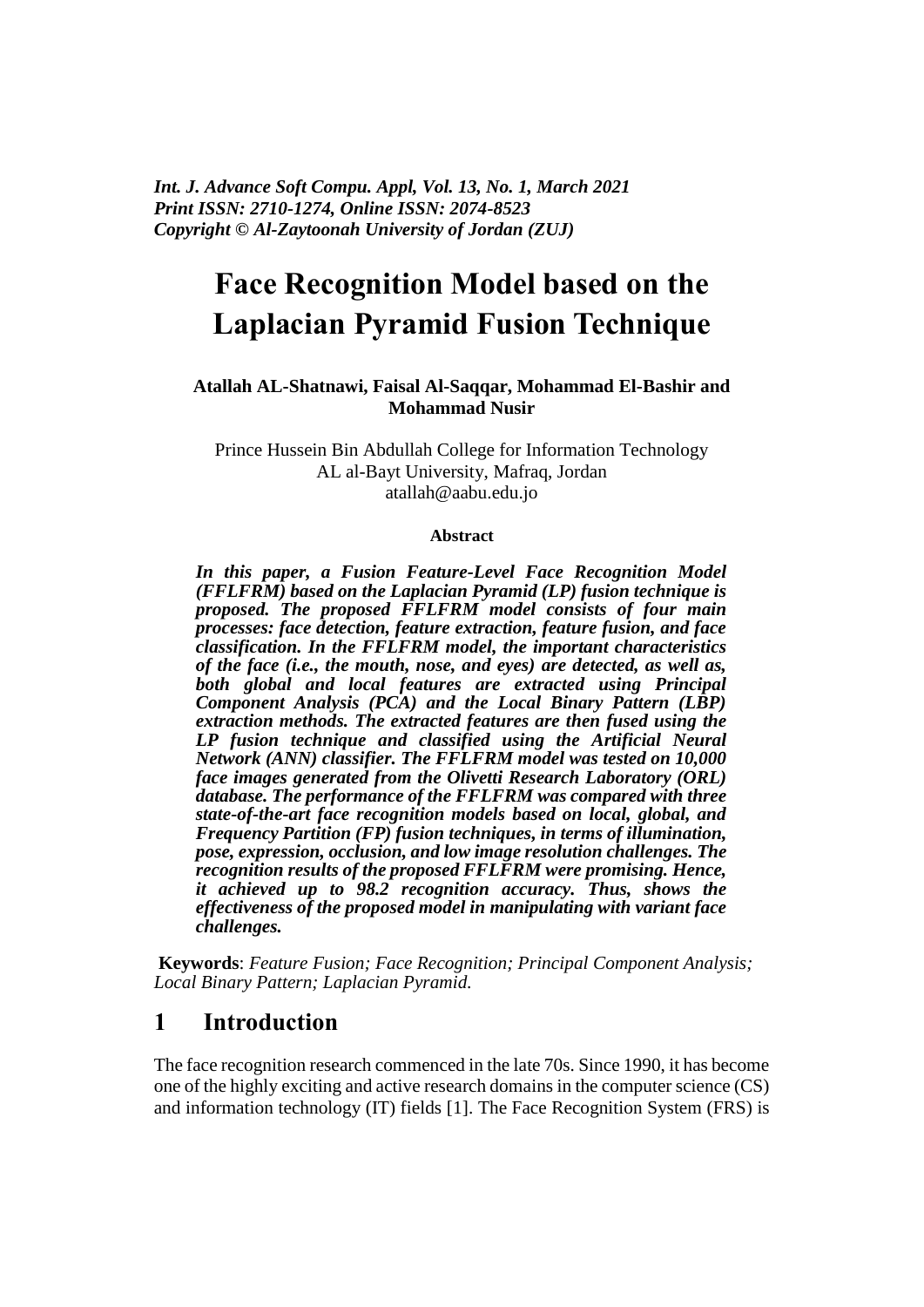a computer application that automatically distinguishes or verifies the human face using certain characteristic face features [2]. This system can be used for various purposes, mainly including (i) pattern recognition, (ii) checking for criminal records, (iii) security enhancement by the use of surveillance cameras in combination with a FRS, (iv) knowing ahead if a Very Important Person (VIP) is entering hotel, (v) finding any lost children by utilization of the images received from cameras fitted in public places, and (vi) identification of criminals in public place. In addition, the FRSs may be utilized in varying science domains to compare an entity of interest with a set of entities [3, 4].

The typical FRS operates in three main phases: face preprocessing and detection, feature extraction, and face recognition [5]. In the face preprocessing and detection phase, the image of the face is usually enhanced by removing the noise and the unwanted information of the scanned face in order to detect the exact face location and characteristics, i.e., the distinctive face features [5]. In the feature extraction phase, however, the face features can be extracted globally and/or locally [6, 7]. The global features are the holistic texture of the facial features while the local features are the essential inner features of the face, that is, the eyes, mouth, and nose [6, 7]. Then, in the last stage, the extracted features are classified using variant machine learning classifiers like the Support Vector Machines, the k-Nearest Neighbor (KNN) classifier and the Artificial Neural Network (ANN) [8, 9].

A key challenge in face recognition is defining discriminative and efficient descriptors of the face appearance that are resistant to high variations in the pose, illumination, face expressions, resolution limitations, and partial occlusions, among others [10, 11, 12].

The majority of the contemporary FRSs employ only one kind of features. For sophisticated tasks like face recognition, however, it is usually the case that one feature modality is not adequately rich to detect the whole classification information that are present in the face image [10; 11, 12]. Hence, for avoiding the foregoing challenges to face recognition, information fusion at the feature level is badly needed in the FRSs.

Fusion of information for face recognition can be performed at either the decision level or the feature level [13, 14]. The feature level techniques integrate various input feature sets into one fused set that is utilized afterwards in a conventional classifier while the decision level methods integrate various classifiers (e.g., on the basis of characteristic features) to produce a powerful final classifier [10, 15, 16]. The major advantages of the feature-level fusion methods lie mainly in (i) simplicity of the training owing to that only a single phase of learning on the combined feature vector is needed and (ii) the capability of exploiting the correlations among multiple features at early stage. However, these methods require that the features to be fused are presented in the same format prior to fusion [14, 16]. Therefore, in this paper, the researcher proposes a FFLFRM model that is based on the Laplacian Pyramid (LP) fusion technique. In this model, the extracted global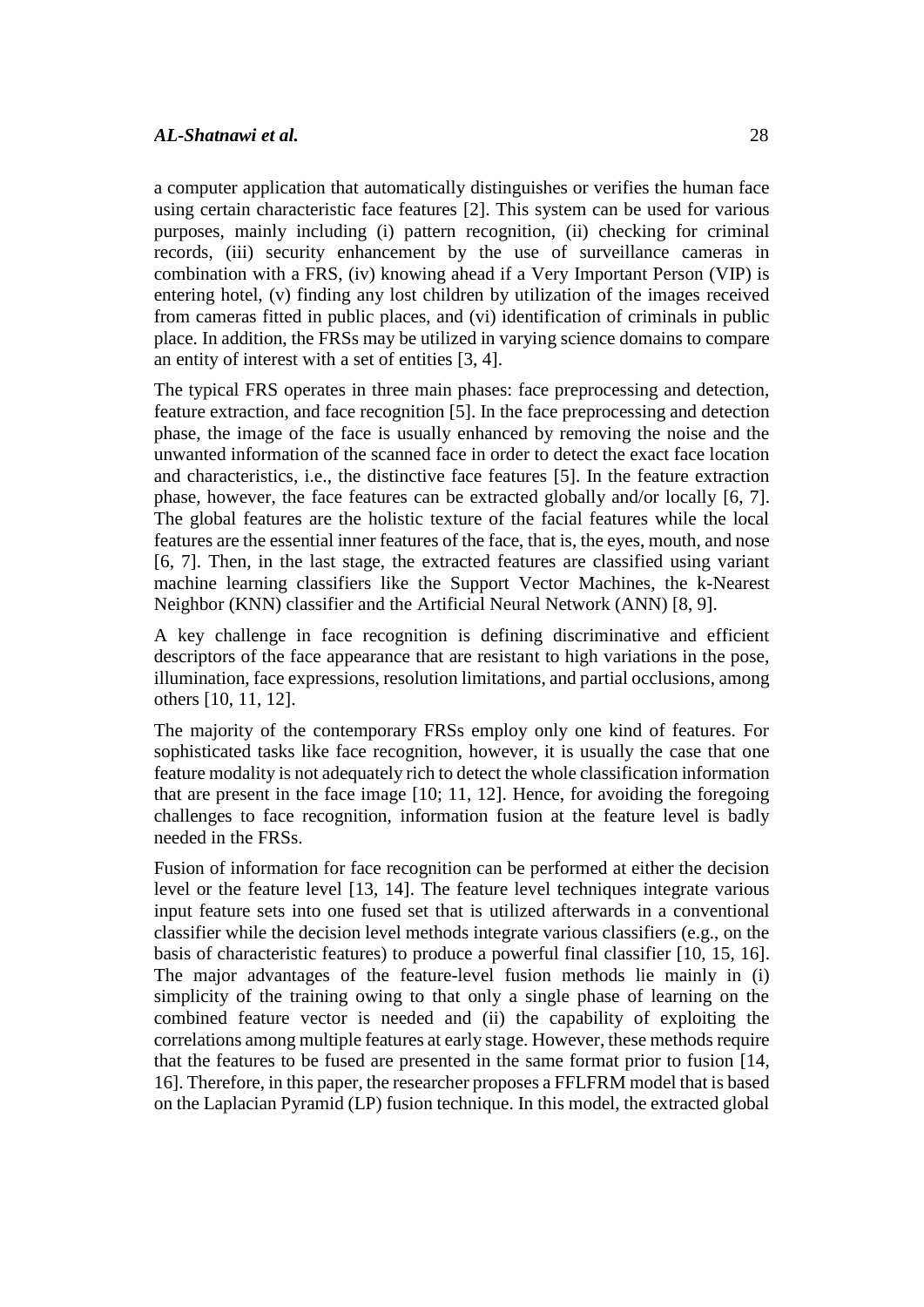and local face features were fused using the LP fusion technique. Thereafter, the global and local features were extracted using the Principal Component Analysis (PCA) and the Local Binary Pattern (LBP) extraction method, respectively. Afterwards, the fused feature vectors were classified using the Multi-Layer Perceptron (MLP) ANN. Then, the proposed FFLFRM was evaluated and tested on 10,000 greyscale images that have been drawn from the Olivetti Research Laboratory (ORL) database of face images. Furthermore, performance of this proposed model was compared with the levels of performance of three state-of-theart face recognition models based on the local, global, and Frequency Partition (FP) fusion techniques in terms of the face recognition challenges of illumination, pose, expression, occlusion, and low image resolution.

The main contributions of this study lie mainly in showing how to soundly integrate the global and local feature extraction techniques to draw reliable and credible final conclusions. These key contributions can be summarized in what follows: (i) proposing a Fusion Feature-Level Face Recognition Model (FFLFRM) based on the LP fusion technique; (ii) assessing performance of the proposed feature fusion model using the MLP ANN under the circumstances of the face image problems of illumination, pose, expression, occlusion, and low face image resolution. Performance assessment was performed using 10,000 face images that were obtained from the ORL database; and (iii) comparing performance of the proposed model with the levels of performance of three state-of-the-art models that are based on the local, global, and FP fusion techniques.

The remainder of this paper is organized as follows. Section 2 presents review of previous studies of face recognition fusion methods and models. Section 3 describes the proposed FFLFRM. Then, the experimental results are illustrated and discussed in Section 4. Lastly, Section 5 presents the conclusions of this study and suggestions for future research.

# **2 Related Work**

Image fusion is the procedure of integrating suitable information from two images or more into one image [17]. The fused image has to encompass thorough information and be more relevant than the original image for human visual perception and object recognition. For face recognition, this process can be conducted either at the decision level or at the feature level [13].

So far, numerous face recognition methods and models have been developed on the basis of decision-level fusion (e.g., [10, 18, 19, 20, 21, 22,23,24,25, and [26]). In image fusion at the decision level, separate classifiers are employed in order to get scores on the basis of the local individual features. Then, the local decisions are integrated to make a final decision [14, 16]. Image fusion at the decision level is usually an integration of output scores obtained from classifiers [14, 16]. Fusion of LBP, pixel scores, and Gabor were carried out by [10] and normalization was performed as a post-processing step. Taigman et al. in [27] used the same local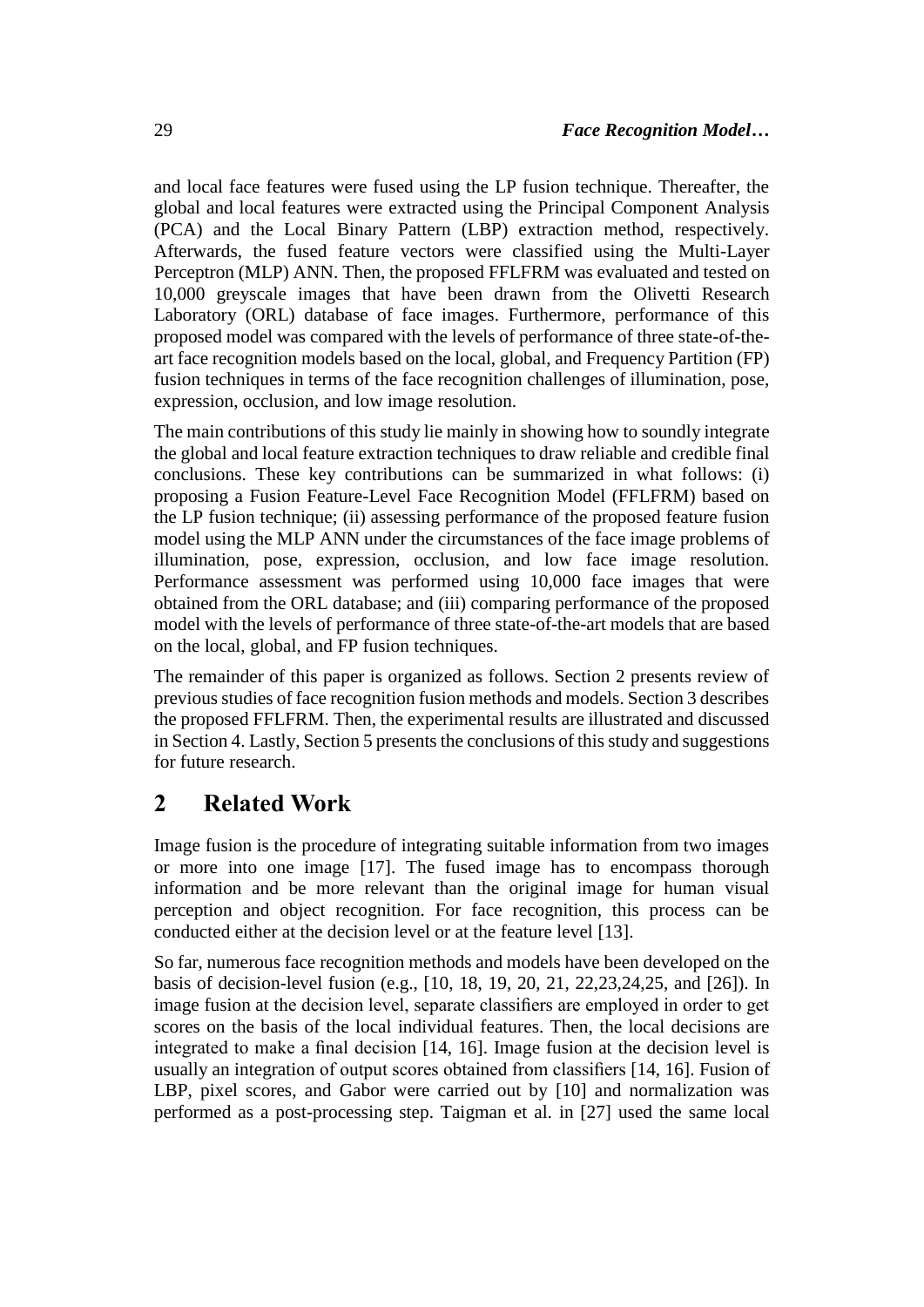#### *AL-Shatnawi et al.* 30

descriptors, fusing variable LDA-based one-shot similarity scores. Likewise, Wolf et al. [28] employed local descriptors on additional Gabor features. They employed combination of one-shot distance, Hellinger distance, ranking-based distances, and two-shot distance to obtain a high classification efficiency [14].

In fusion at the feature level, first, the extracted features are concatenated into one feature vector and, then, passed to a classifier [14]. In [29] Liu suggested a novel method for texture classification via generalizing the LBP method. In this method, two sorts of features (that is, pixel intensities and variances) are drawn from local patches. These researchers performed huge experiments on three challenging texture datasets (the KTHTIPS2b, Outex, and CUReT databases). The optimum classification results which this proposed technique produced was classification of the KTHTIPS2b data. The method also gave results that are comparable to the stateof-the-art results on the CUReT database by integrating variants of the LBP to produce a joint histogram.

Sanderson in [30] designed new image set-matching method that consisted of three major elements: (i) powerful descriptors of the face regions on the foundation of local features, (ii) employment of various sub-space and exemplar metrics in order to compare the concomitant face regions, and (iii) joint learning of which face parts are the most discriminative while determining the optimum mixing weights for combining the metrics. Experiments on the MOBIO, LFW, and PIE face datasets disclosed that the suggested algorithm has substantially better performance than a number of other techniques like the Kernel Affine Hull technique and the Local Principal Angle technique.

In [31] Ma designed new descriptor for the purpose of re-identification of persons that was built on late advances in fisher vectors. In specific, they developed a simple vector of the attributes that consists of pixel coordinates whose intensity was calculated for every pixel in the two-person re-identification benchmarks of VIPeR and ETHZ. This proposed descriptor achieved state-of-the art performance on the two image datasets. The local descriptors were turned into Fisher Vectors prior to their pooling so as to generate global representation of image. The resultant local descriptors that were encoded by the Fisher Vector (LDFV) were validated via experiments.

Yuan et al. [32] introduced a face recognition technique based on the LBP and Local Phase Quantization (LPQ). In this technique, the image of the face is divided into various regions. The LBP operator is employed to detect the LBP feature in the spatial area while the LPQ operator is employed to detect the LPQ feature in the frequency area. Then, the LBP and LPQ features are concatenated into an enhanced feature vector that is to be employed as a face descriptor. The simulation experiments on the AR and YALE face databases indicated that this technique has higher recognition efficiency and is quite more powerful than the single method.

In [33], Tran suggested novel technique that employs the Local Ternary Patterns (LTP) and LBP descriptors to represent the face images, in addition to feature-based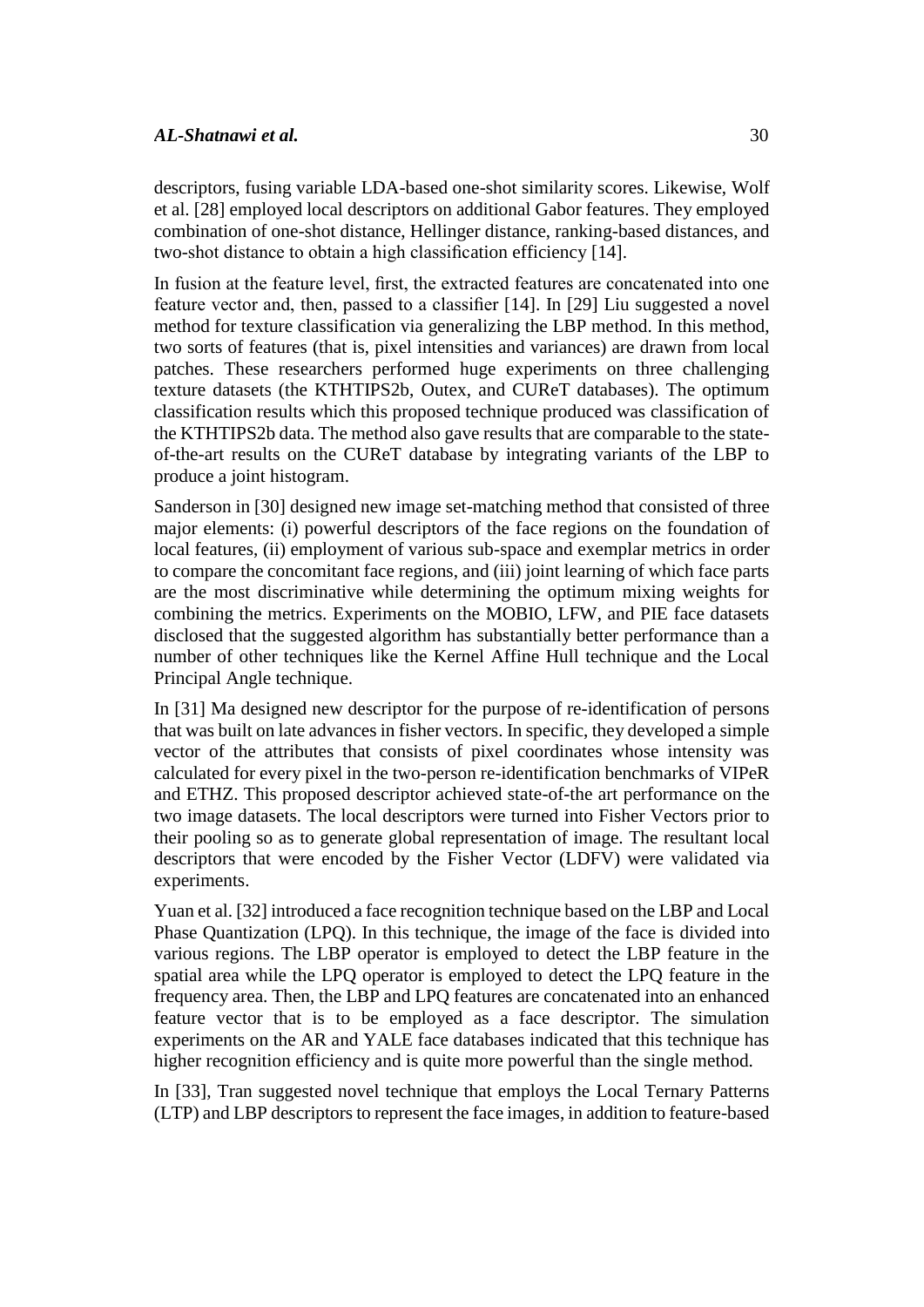similarity selection and classification algorithm in an effort to enhance the recognition efficiency. In this method, first, the face image is split into small areas from which the LTP and LBP histograms are drawn and concatenated into one feature vector. These researchers conducted experiments on the Extended Yale Face Database B and the ORL Database of Faces. Outcomes of the experiments supported superiority of this suggested algorithm over others.

Gu and Liu in [34] proposed a novel LBP feature extraction method that encodes information of both the features and the local texture. The different features are defined broadly by the Gabor wavelet features, the edges, and the color features, amongst others. In specific, a binary image is first obtained by means of extraction of the feature pixels from the image of interest. A distance vector field is then obtained via calculation of the distance vectors between every pixel and its closest feature pixel in the same binary image. The experimental eye detection results using the FERET and BioID datasets uncovered viability of the FLBP technique. Compared with a number of state-of-the-art methods, the FLBP technique had the highest accuracy of localization of the eye center.

Li in [35] derived local features like the SIFT and LBP from multi-scale, denselysampled image spots. By linking every feature with its position, a Gaussian mixture model (GMM) was trained in order to gain the spatial distribution of the appearance of the entire face images in the training set. For verification of the face, these researchers trained SVM on the vector that concatenates the variance vectors of the entire feature pairs so as to decide if a faces/face track pair is matching or not. Moreover, they suggested joint Bayesian adaptation method for adapting universally-trained GMM to better model the differences of pose among the target faces/face track pairs. This improved the accuracy of the face verification consistently. The experiments they conducted disclosed that their suggested method does in effect outpace the state-of the-art performance in the most constricted protocol on the YouTube video face dataset and the Labeled Face in the Wild (LFW) dataset by a substantial margin.

Vu [36] suggested new technique for description of the face images by means of exploring the relations among the gradient magnitudes and orientations of varying local image structures. Besides, they presented novel technique called Patterns of Oriented Edge Magnitudes (POEM). The whitened PCA dimensionality reduction method was tested on the POD-, and POEM-based representations to obtain extra discriminative and compact face descriptors. Experiments were conducted on a number of the popular benchmarks, including the FERET dataset, both with nonfrontal and frontal images, besides the somewhat challenging LFW dataset. The experimental results confirmed that the proposed technique is more efficient than the contemporary approaches as it has lower complexity and higher performance than them.

In [10], Tan and Triggs suggested feature-level, fusion, face recognition system that extracts two sets of features by utilizing the LBP local appearance and Gabor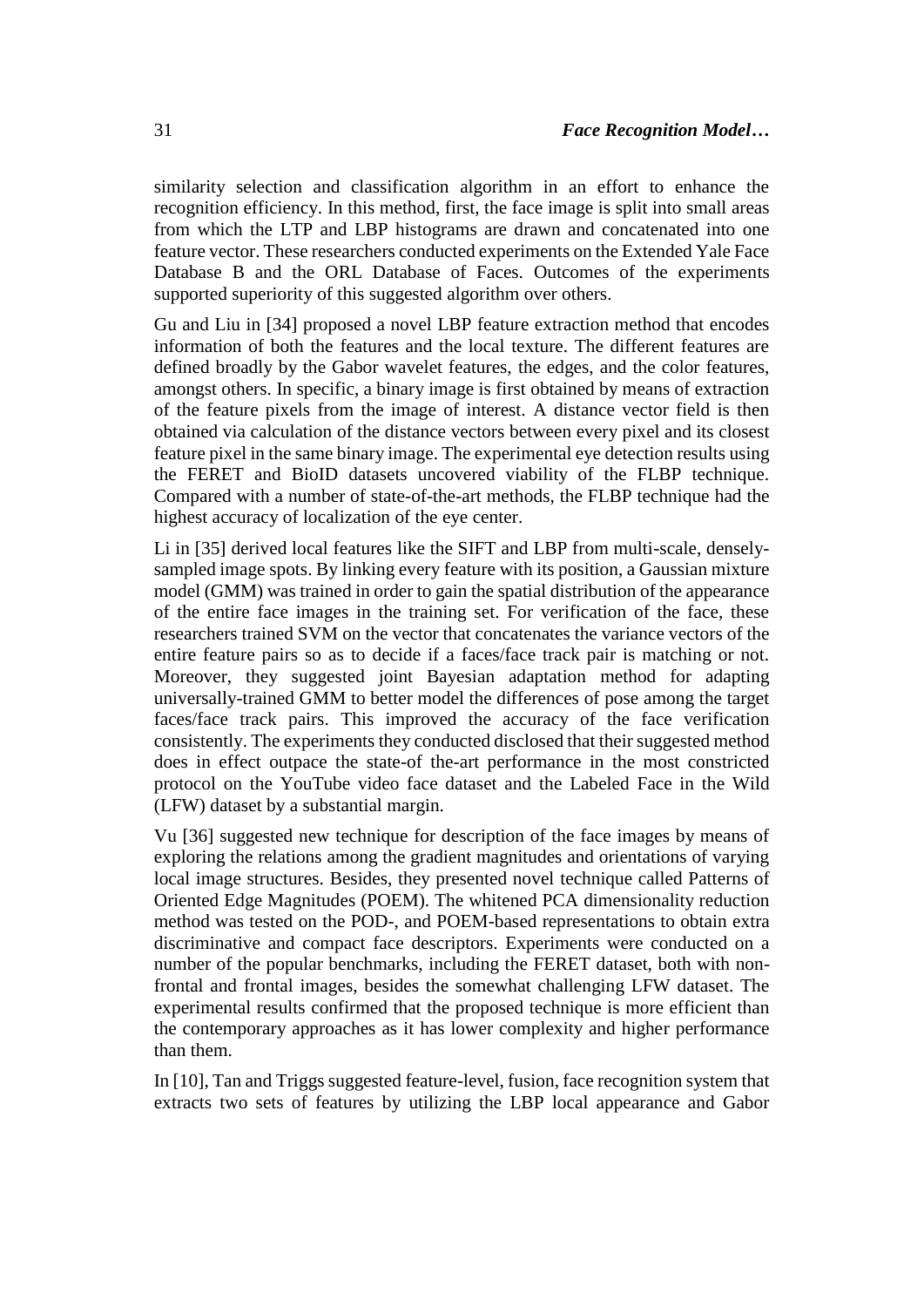wavelet descriptors. The Kernel Discriminative Common Vector technique was then tested to the joined feature vector so as to derive discriminant non-linear features for recognition. Performance of this suggested recognition system was assessed on various challenging face databases, containing FERET, FRGC 1.0.4, and FRGC 2.0.4.

In [37], Mirza researched into fusion of both the local and global features for classification of genders. The global features were extracted by means of the Discrete Cosine Transform (DCT) and PCA. The local features, on the other hand, were extracted by the LBP approach reinforced by two-dimensional DCT. Performance of this proposed system was tested by performing extensive experiments on the FERET dataset. The results brought to surface that this approach has a recognition efficiency of 98.16% when tested to the FERET dataset.

Nusir in [38] suggested a face recognition model based on feature-level fusion and the FP method, which was actually employed to combine the global and local features by using the PCA and LBP, respectively. Experiments were performed on the ORL database of face images. The experimentation outcomes pointed out that this proposed approach has a better face recognition efficiency and is more powerful than the single approach based on the LBP and PCA.

# **3 The Proposed Model**

In this paper, a FFLFRM based on the LP fusion technique is proposed. The model consists of four main processes: face detection, feature extraction, feature fusion using the LP method, and face classification using the MLP ANN (Figure 1). First, the face is detected based on its characteristic features, i.e., the mouth, nose, and eyes, using the Haar-cascade face detection technique. Then, both the global and local features are extracted using PCA and the LBP extraction method, respectively, in order for them to be fused using the LP fusion technique. Afterwards, the fused feature vectors are fed into the MLP ANN for face classification. Architecture of the proposed FFLFRM is shown in the Figure 1 and the main model processes are illustrated in the following sub-sections.

# **3.1 Face Detection Using the Haar–Cascade Technique**

For face detection, the Haar-cascade face detection method is used to detect the main features of the face, that is, the eyes, mouth, and nose. This method is an appearance-based face detection technique that was developed originally by Viola and Jones [2, 12, 39]. It classifies the face Haar on the basis of the Haar-like features and is, thus, not founded on pixel analysis [40]. The Haar-like features are rectangular shape properties of appropriate features that represent the target objects [40], which are usually extracted by using the attentional cascade, the Adaptive Boosting (AdaBoost), and the integral image methods [41]. In this study, the Wang's [41] modified version of the Viola-Jones Haar-cascade face detection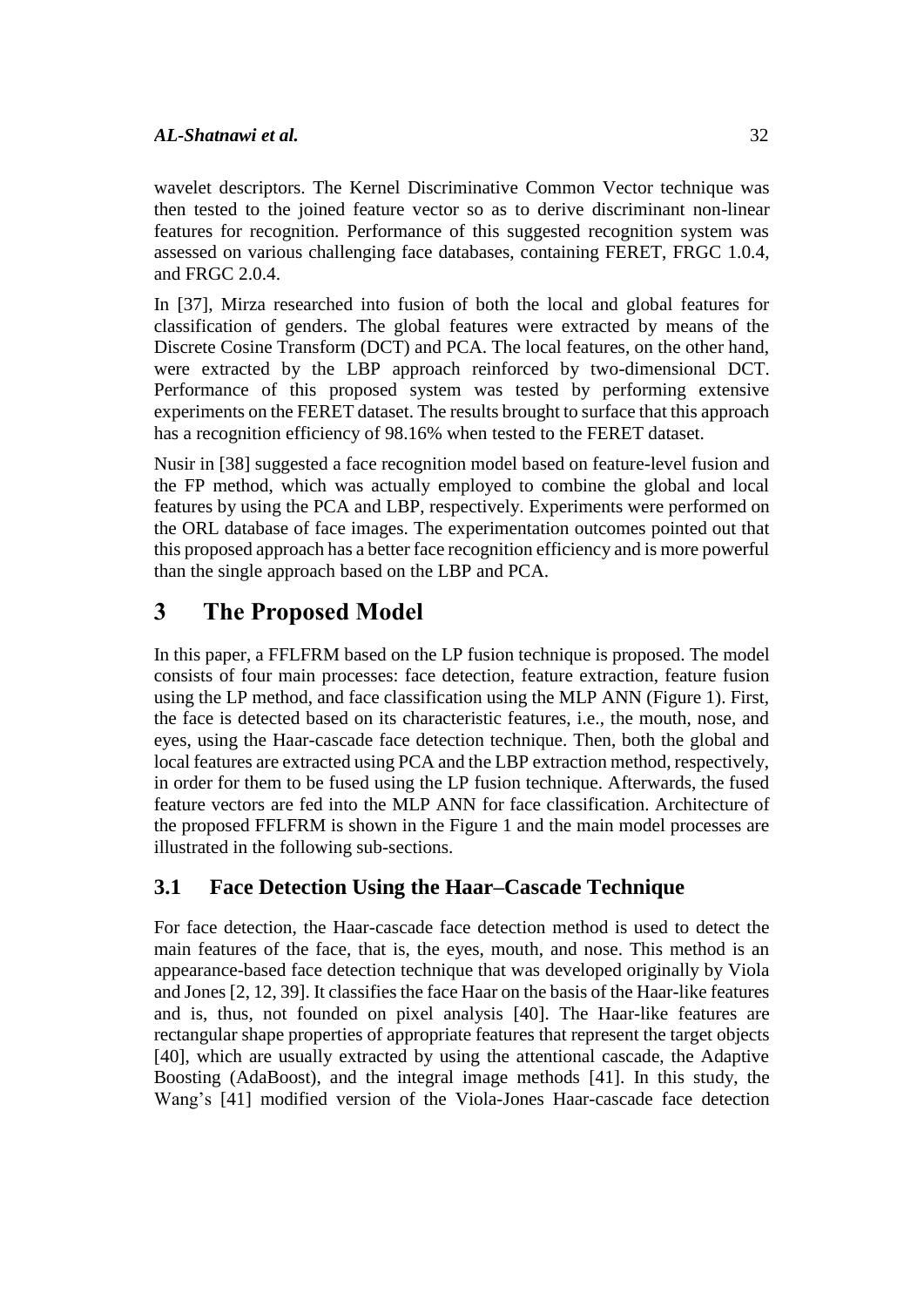technique was employed for detection of four face feature patches according to the following steps: Feature Extraction



**Fig. 1.** Architecture of the Proposed FFLFRM.

- Identify the face and return the surrounding box that bounds the identified face (Figure 2,a).
- Recognize the nose and return the surrounding box that bounds the recognized nose (Figure 2,b).
- Detect the mouth and return the surrounding box that bounds the detected mouth (Figure 2,c).
- Recognize the eyes and return the surrounding box that bounds the recognized eyes (Figure 2,d).



**Fig. 2.** Four face feature patches detected using the Haar-cascade face detection method [38].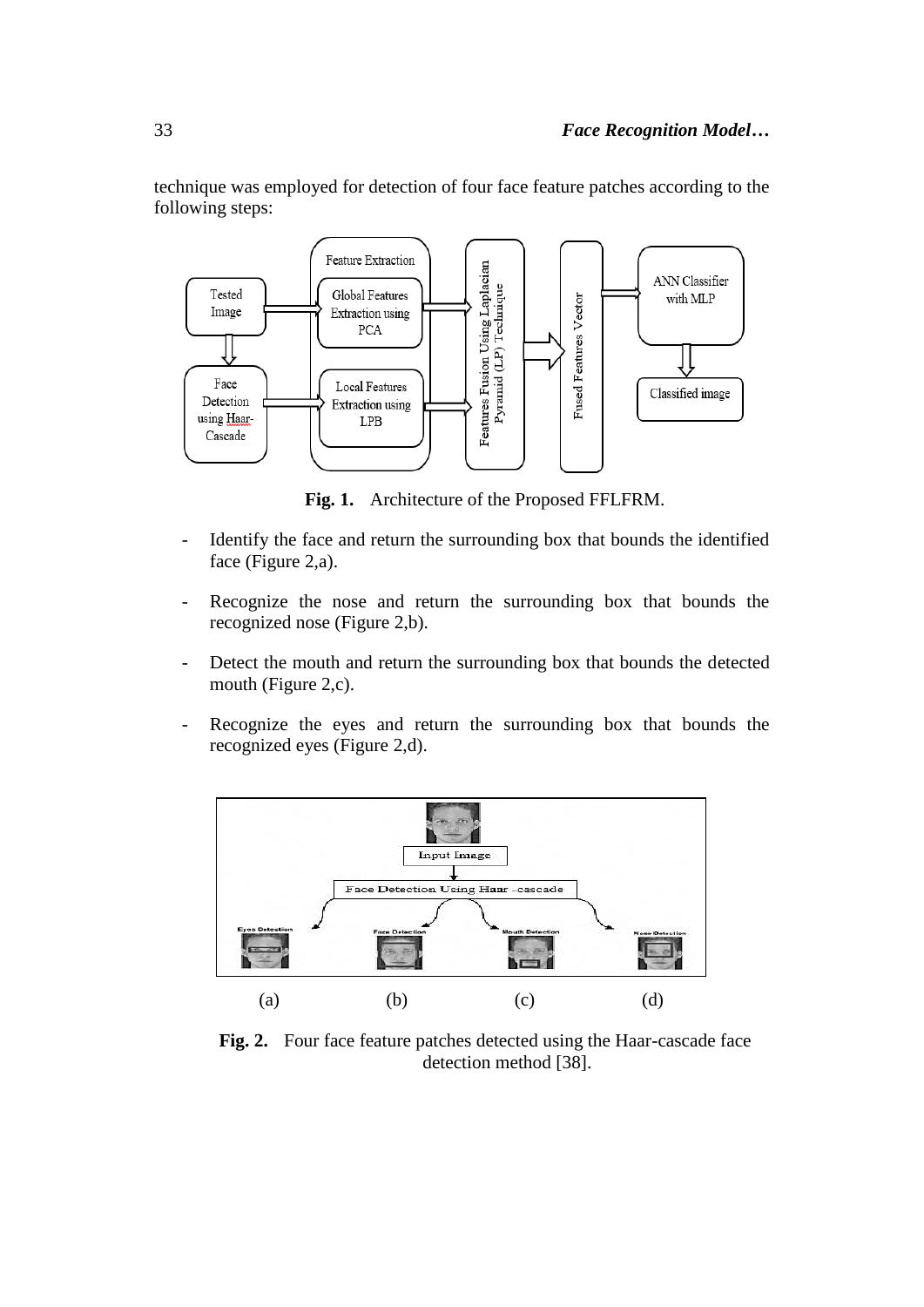### **3.2 Local and Global Feature Extraction Processes**

The single most important step in the face recognition process is feature extraction. Optimum recognition depends upon success of the feature extraction method [12, 42]. The goal of feature extraction is to provide efficient representation of the image of the face by using a set of its characteristic features [12, 42]. The face features can be extracted either locally or globally and in the feature extraction process, the local and global features are extracted using LBP and PCA, respectively, in order for them to be fused in the next step using the LP feature fusion technique. The feature extraction process is explained in the following two sub-sections.

### **3.2.1 Global Face Features Extraction Using Principal Component Analysis**

Principal Component Analysis is a traditional statistical linear transform that has been broadly employed in varying pattern recognition applications like character recognition (e.g., [43]) and face recognition (e.g., [44]). In the feature extraction process, principal component analysis, which was developed originally by Pearson [45], is employed as a statistical feature extraction technique to select and extract the global face features for those features to be fused with the local face features extracted using the LP feature fusion method, which is presented in the next subsection.

Principal component analysis is often employed as a feature extraction method so as to reduce dimensionality of the image features. This analysis starts by calculating the mean of the data matrix, followed by calculating its covariance. Thereafter, the eigenvalues and eigenvectors are calculated [46]. The major goal of PCA is to identify the space that represents direction of the maximal difference of the data under consideration. It determines a low dimensional space or a PCA space (*W*) that is then employed to transform the data  $(X = \{x_1, x_2, \ldots, x_N\})$  from a highdimensional space to a lower-dimensional one, where N denotes the whole number of the observations or samples and  $x_i$  expresses the  $i<sup>th</sup>$  observation, sample, or pattern [47].

### **3.2.2 Local Face Feature Extraction Using the LBP Method**

In the local face feature extraction process, the LBP method. It was developed originally by [48] for texture analysis, is employed as a statistical feature extraction technique to extract the local face features from the face image for those features to be fused with the global face features extracted using the LP feature fusion method, which is described in the next sub-section.

Basically, the local face feature extraction process operates by determining the central pixel of the 3x3 pixel block of image and computing the feature values on the basis of a pixel threshold. Then, the entire face image is presented in decimal values as a feature vector. In this process, the LBP method is employed for extraction of the local face features from the image according to the following steps [38]: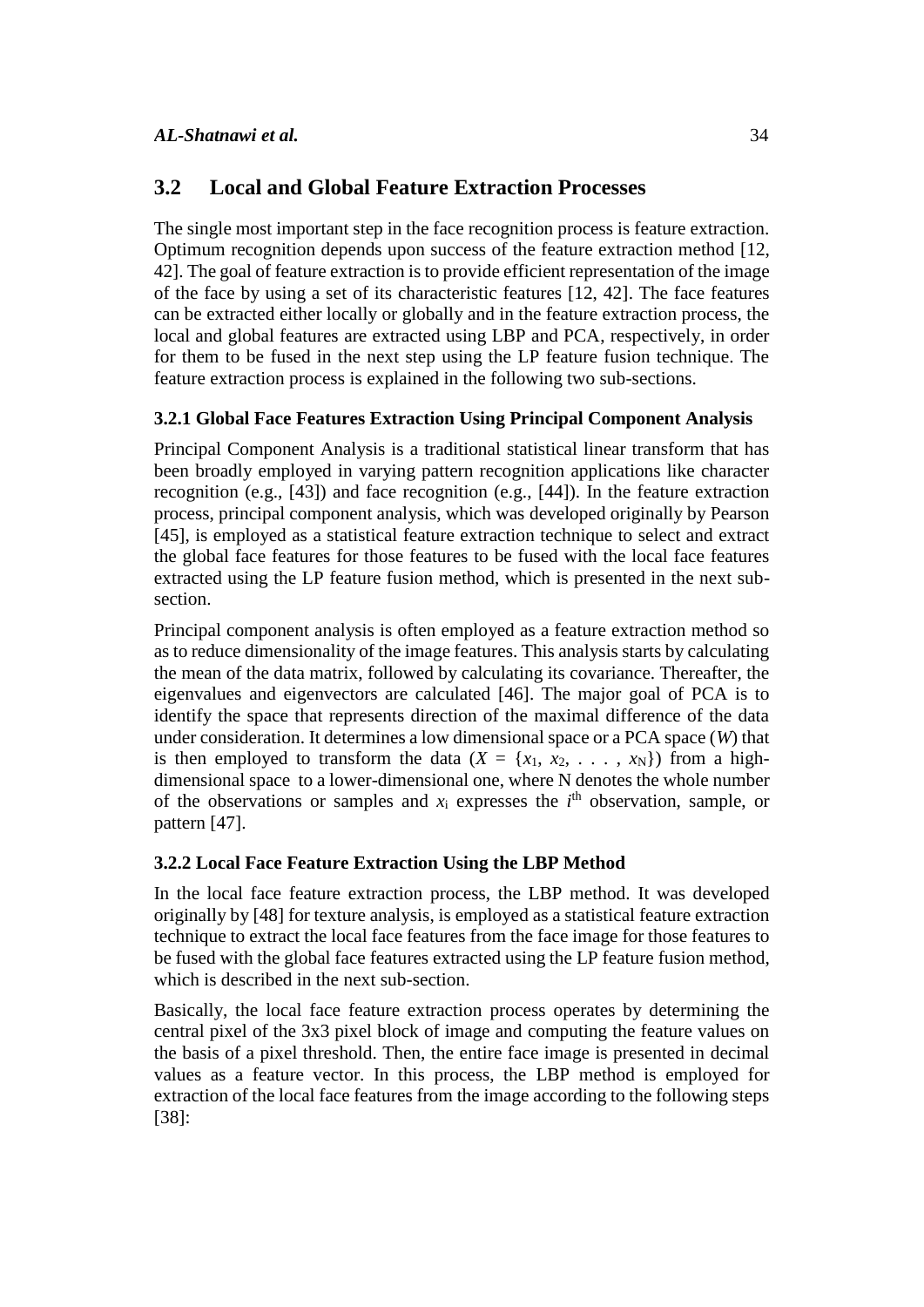**Step 1:** Partition the image into a block of 3x3 pixel cells.

**Step 2:** Let  $g_c$  denote the threshold value and  $g_b$  express the values of its neighbors,  $px_i = 0, 1, ..., 7$ .

Texture, *T*, in the local neighborhood of pixel  $(x_p, y_p)$  can be defined as follows:

$$
T = t(g_c, g_0, \ldots, g_{P-1})
$$

**Step 3:** For all image pixel blocks, compute the LBP values by comparison of the surrounding pixel,  $px_i$ ,  $i = 0, 1, \ldots, 7$ , with the central pixel,  $px_c$  as shown in Equation (1):

$$
LB(p_{xi} - p_{xc}) = \begin{cases} 1, & if \ p_{xi} \ge p_{xc} \\ 0, & if \ p_{xi} < p_{xc} \end{cases} \tag{1}
$$

**Step 4:** Compute the resultant binary number from the foregoing step and transform it into a decimal form as in Equation (2).

$$
LBP = \sum_{i=0}^{7} LB(p_{xi} - p_{xc}).2^i
$$
 (2)

#### **3.3 Feature Fusion using the Laplacian Pyramid**

In this study, the image fused based on the LP method, which was developed originally by Naidu and Elias [49], was employed for fusing the extracted global and local face features. The integrated fused features are presented as feature vectors that are recognized by using the MLP ANN in the subsequent step.

The LP-based fusion method of [49] was developed according to the 2D DCT method. It comprises two main functions; a reduction function and an expansion function. In this fusion method, both LP functions are disintegrated several times so as to improve the resolution of the face image [49].

The reduction function reduces the original image at the zero pyramid level,  $g_0$ , of the size  $MxN$  using a 2D-DCT in order to get the sequent pyramid level,  $g_1$ , of the size  $\frac{M}{2}x\frac{N}{2}$  $\frac{\pi}{2}$ , where both the spatial density and resolution are reduced. The subsequent pyramid level,  $g_k$ , is gained by iterating the same reduction procedures using 2D-DCT. The reduction function, R, is given by Equation (3) [49]:

$$
g_k = R(g_{k-1})\tag{3}
$$

The expansion function expands the image of the size *MxN* at the *g*<sup>k</sup> level in the pyramid to image of the size *2Mx2N* using 2D-Inverse Discrete Cosine Transformation (IDCT). The expansion function, *E*, is expressed by the Equation (4) [49]:

$$
\hat{g}_k = E(\hat{g}_{k+1}) \tag{4}
$$

With reference to [49], the LP is built and rebuilt by using the two following steps: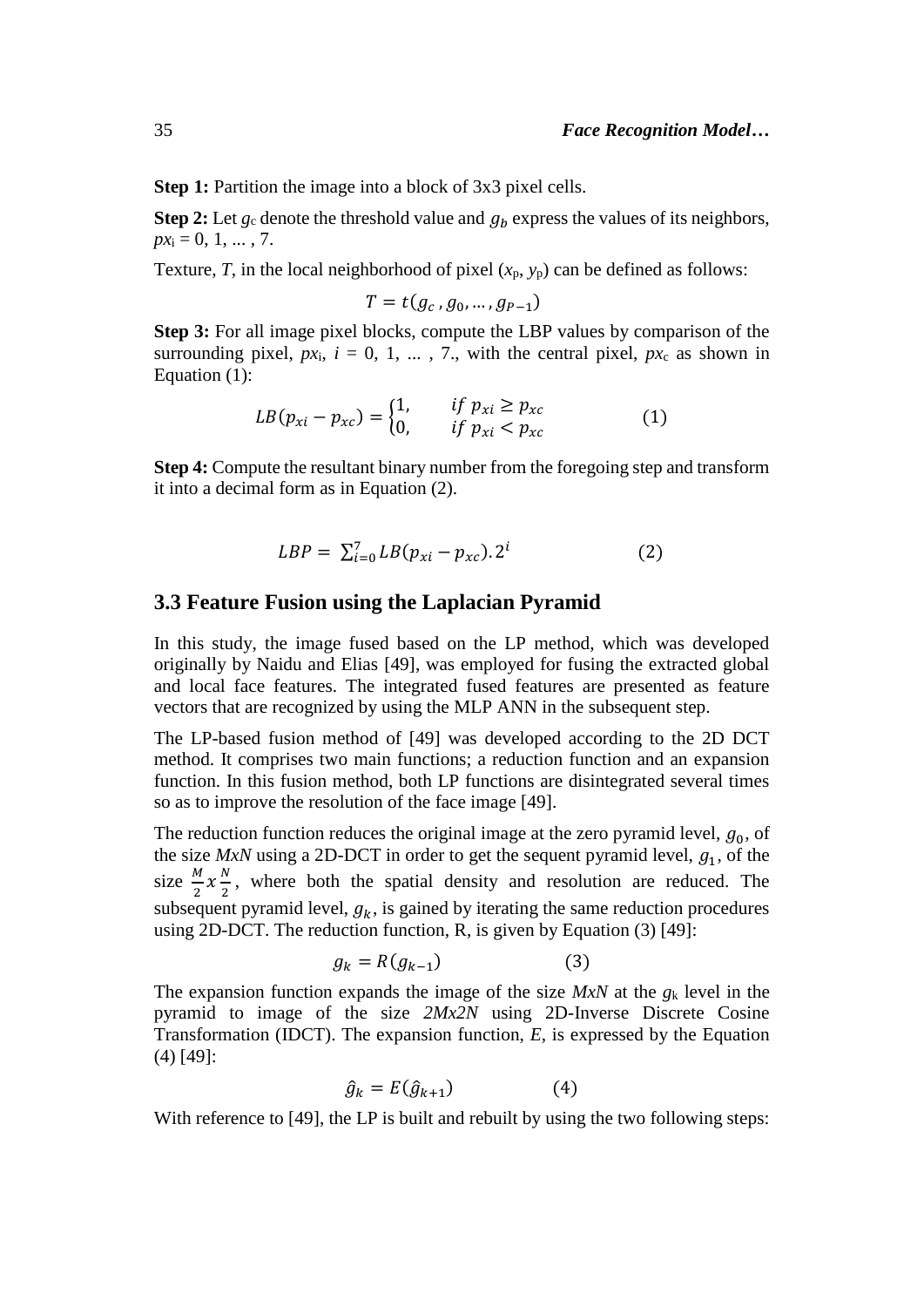**Step 1:** Construction of LP is achieved according to Equation (5) and Equation (6):

$$
g_{k+1} = R(g_k)
$$
 (5)  

$$
i_k = g_k - E(g_{k+1})
$$
 (6)

Where  $I_0, I_1, \ldots, I_{k-1}$  are the laplacian image pyramids that include the Band Pass Filter (BPF). Further, these LP images transfer frequency within a distinct range and reject frequencies falling outside of this particular range. Additionally, they save a record of the errors that are later utilized by the reconstruction producer. It should be noted that *g*<sup>k</sup> is the image of the coarser level. The *k* level of image in the LP is represented by Equation (7):

$$
P_k \to \{g_k, i_0, i_1, \dots, i_{k-1}\} \tag{7}
$$

**Step 2:** Reconstruction of the LP is achieved by use of the following Equation (8):

$$
\hat{g}_{k-1} = I_{k-1} + E(\hat{g}_k)
$$
 (8)

In this study, the extracted global and local image features are fused by use of the LP fusion method according to the following steps:

**Step 2.1:** Let  $x_1$  and  $x_2$  express the PCA and LBP images, respectively.

**Step 2.2:** Using the LP method, the extracted image features  $x_1$  and  $x_2$  are disintegrated into the maximal available decomposition levels, which will be 28 levels in the present case, so as to obtain images of maximum resolution. The two images are established *k* times. Thereupon, its pyramid results are expressed by use of the two equations Equation  $(9)$  and Equation  $(10)$ .

$$
P_k^1 \to \{g^1_{k}, i_0^1, i_1^1, \dots, i_{k-1}^1\} \tag{9}
$$

$$
P_k^2 \to \{g_{k}^2, i_0^2, i_1^2, \dots, i_{k-1}^2\} \tag{10}
$$

**Step 3:** The two decomposed  $x_1$  and  $x_2$  image features are fused by use of the LP fusion method. Fusion is established using the Equation (11) and Equation (12):

At k level: 
$$
g^{f}_{k} = \frac{g^{1}_{k} + g^{2}_{k}}{2}
$$
 (11)  
\n
$$
For k - 1 to 0 levels
$$

$$
g^{f}_{k-1} = i_{k-1}f + E(g_{k}f),
$$

$$
where
$$

$$
i_{k-1}f = \begin{cases} i_{k-1}^{1} if |i_{k-1}^{1}| \ge |i_{k-1}^{2}| \\ i_{k-1}^{2} if |i_{k-1}^{1}| < |i_{k-1}^{2}| \end{cases}
$$
 (12)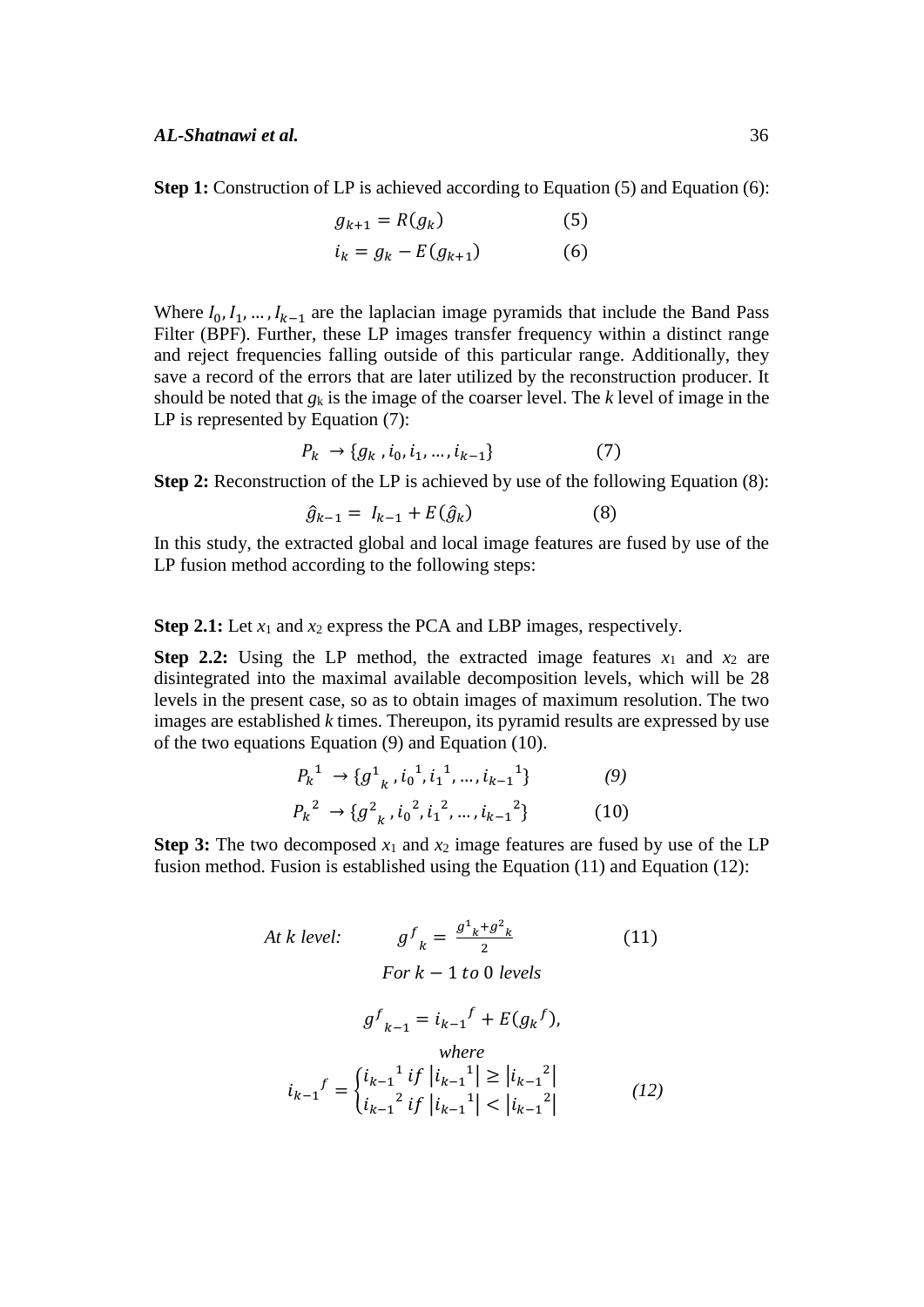Therefore, comparison is made on the concomitant pixel. Lastly, the fused image is provided by Equation (13):

> $I_f = g_0^f$ (13)

### **3.4 Face Recognition using Artificial Neural Network)**

ANN is a robust classification tool that has been so far applied to broad variety of tasks like approximation, pattern classification, and prediction [50, 5]. In face recognition using the ANN, the multi-layer perceptron artificial neural network (MLP ANN) was employed in the current study to recognize the face images based on the fused face images. Further details about use of the ANN in classification can be found in [5].

# **4 Experimental Results and Discussion**

The proposed FFLFRM, which is based on the LP fusion technique, as well as the state of the art models, have been implemented using the MATLAB@2015a programming language in a personal computer with Intel Core i7 processor running at 2.40 GHz and 8 GB of RAM.

Three face recognition state-of-the-art models have been selected in order to compare performance of the proposed model with that of each of them. These models were (i) a face recognition model based on extracting local features using the LBP technique; (ii) a recognition model based on extracting global features using the PCA technique; and (iii) a fusion-level face recognition model based on the FP technique that was developed by [38].

Due to the fact that the effective face recognition model should ideally deal with a number of challenges. It basically include pose, illumination, expression changes, occlusion, and images with low resolution ([2]et al., 2010), the proposed model and the three state-of-the-art models have been tested using the MLP ANN on 10,000 face images drawn from the ORL database. The comparative performance results of these four models, in terms of the classification efficiency are summarized in Table 1 and discussed in the following sub-sections.

### **4.1 Pose Change**

Pose change usually takes place because of the camera angles and individual's movement during image capture [32]. It affects the geometry of the facial features in the shot image, thus leading to serious misrepresentation of the face features and, hence, negatively affects the overall accuracy of image recognition. The comparative performance results of the proposed model and the three state-of-theart models in terms of pose change are shown in Table 1 and presented graphically in Figure 3.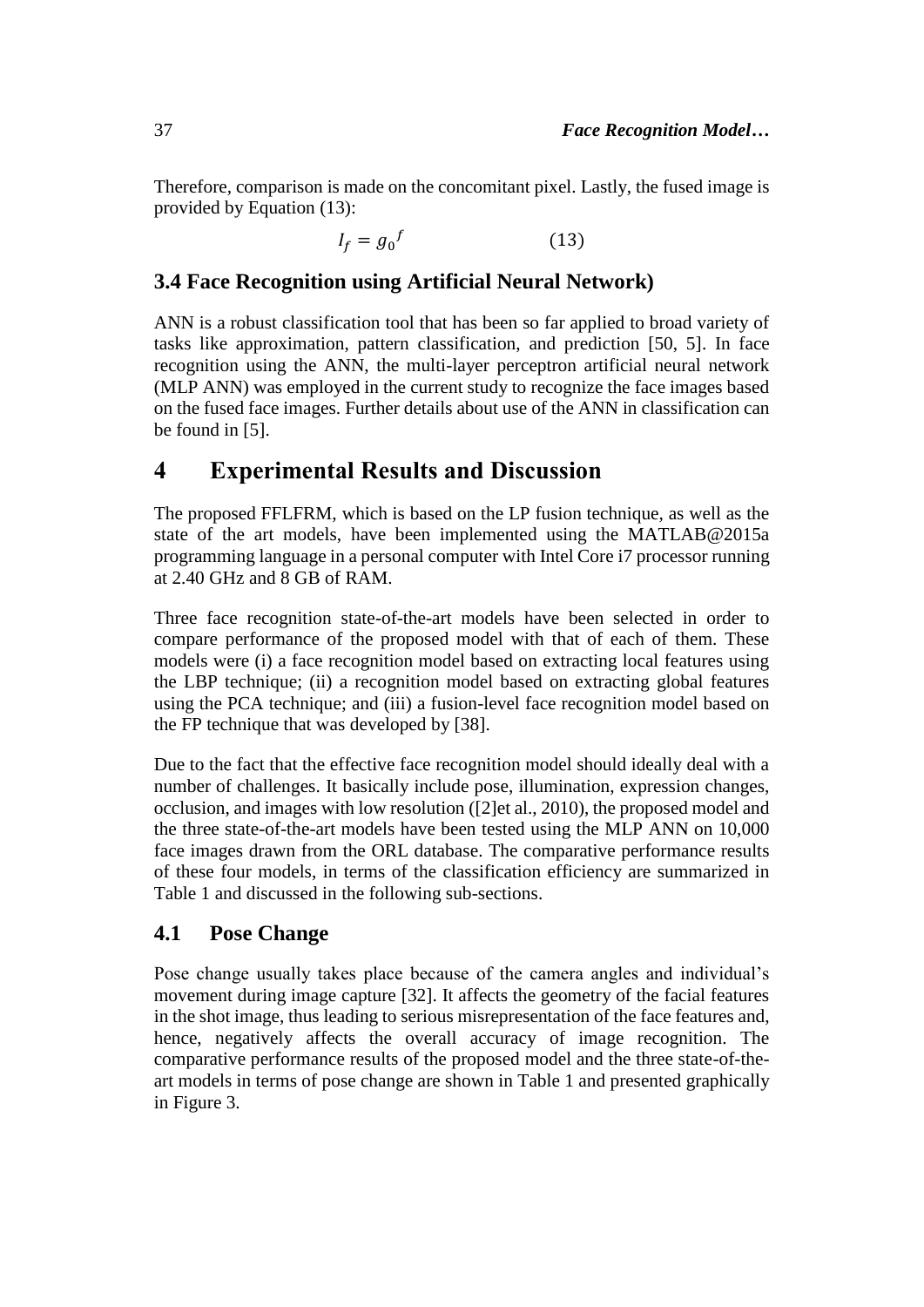#### *AL-Shatnawi et al.* 38

| the three state-of-the-art moders in terms of the classification chreteney. |                |                               |                             |                              |                  |
|-----------------------------------------------------------------------------|----------------|-------------------------------|-----------------------------|------------------------------|------------------|
|                                                                             | Pose<br>change | <b>Illumination</b><br>change | <b>Expression</b><br>change | Low-<br>resolution<br>images | <b>Occlusion</b> |
| Local based on                                                              | 95.15%         | $95.27\%$                     | $96.24\%$                   | 95.06%                       | 95.75%           |
| <b>LBP</b>                                                                  |                |                               |                             |                              |                  |
| Global based on                                                             | $95.3\%$       | 95.81%                        | 96.99%                      | 95.46%                       | 95.55%           |
| <b>PCA</b>                                                                  |                |                               |                             |                              |                  |
| FRS based on FP                                                             | 97.02%         | 96.47%                        | 97.73%                      | 96.99%                       | 96.18%           |
| fusion $[39]$                                                               |                |                               |                             |                              |                  |
| The proposed                                                                | 96.14%         | 97.03%                        | 98.2%                       | $96.5\%$                     | 96.2%            |
| <b>FFLFRM</b>                                                               |                |                               |                             |                              |                  |

Table 1: Comparative performance results of the proposed model (FFLFRM) and the three state-of-the-art models in terms of the classification efficiency.



**Fig. 3.** Comparative performance results of the proposed model (FFLFRM) and the three state-of-the-art models in terms of the pose change.

Figure 3 points out that the proposed model has a classification efficiency of 96.16% whereas the classification efficiencies of the other three models were 95.19%, 95.30%, and 97.02%, respectively. The performance of the proposed model is better than that of model based on the LBP and the one based on PCA but only slightly lower than that of the model based on FR. This confirms effectiveness of the FFLFRM in face recognition under the condition of pose change.

### **4.2 Illumination Change**

Change in illumination takes place as a result of diversity of the lighting conditions [32] and can result in dramatic change in appearance of the face, thus affecting the overall accuracy of the face recognition process. The comparative performance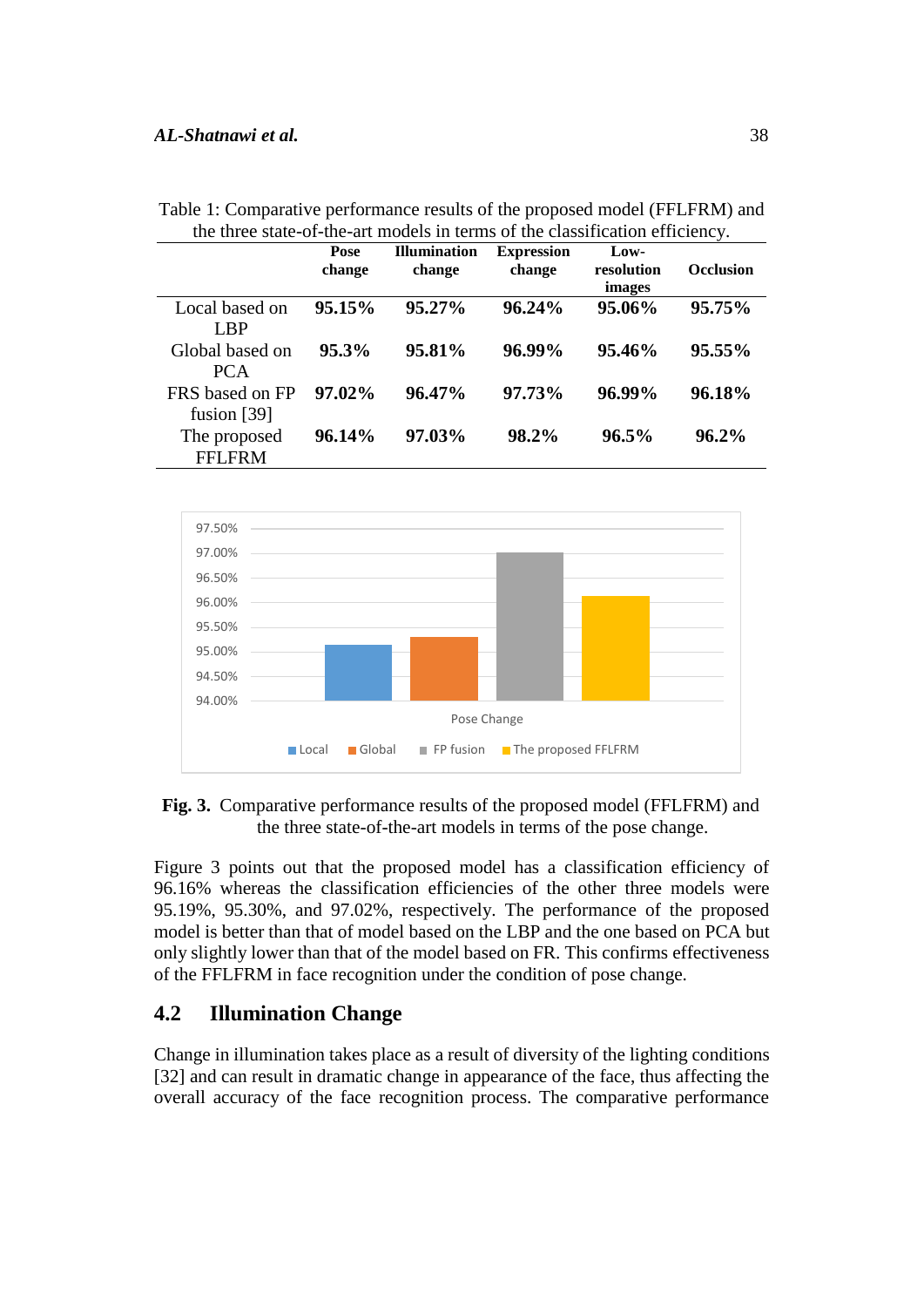

results of the proposed model and the three state-of-the-art models in terms of illumination change appearing in Table 1 are graphically presented in Figure 4.

### **Fig. 4.** Comparative performance results of the proposed model (FFLFRM) and the three state-of-the-art models in terms of illumination change

Figure 4 indicates that the proposed model has a classification efficiency of 97.03% while the classification efficiencies of the three other models were 95.27%, 95.81%, and 96.74%. Performance of the proposed model is better than that of any of the three investigated models. This ensures effectiveness of the FFLFRM in face recognition under the condition of illumination change.

# **4.3 Expression Change**

The humans usually express their temper or emotion by using varying facial expressions [32]. Thereupon, when the face expression changes, so does the shape of the feature, thus leading to shift in locations of the face features, which is a shift that influences performance of the FRS. Results of comparisons in performance between the proposed model and the three state-of-the-art models in terms of change in face expression that are listed in Table 1 are depicted in Figure 5.

Figure 5 highlights that the proposed FFLFRM had the highest classification efficiency (98.20%). The classification efficiencies of the three other models were 96.24%, 96.99%, and 97.73%. Thus, performance of the proposed model proved to be higher than that of any of the three investigated models. This supports effectiveness of the FFLFRM in face recognition under the condition of face expression change.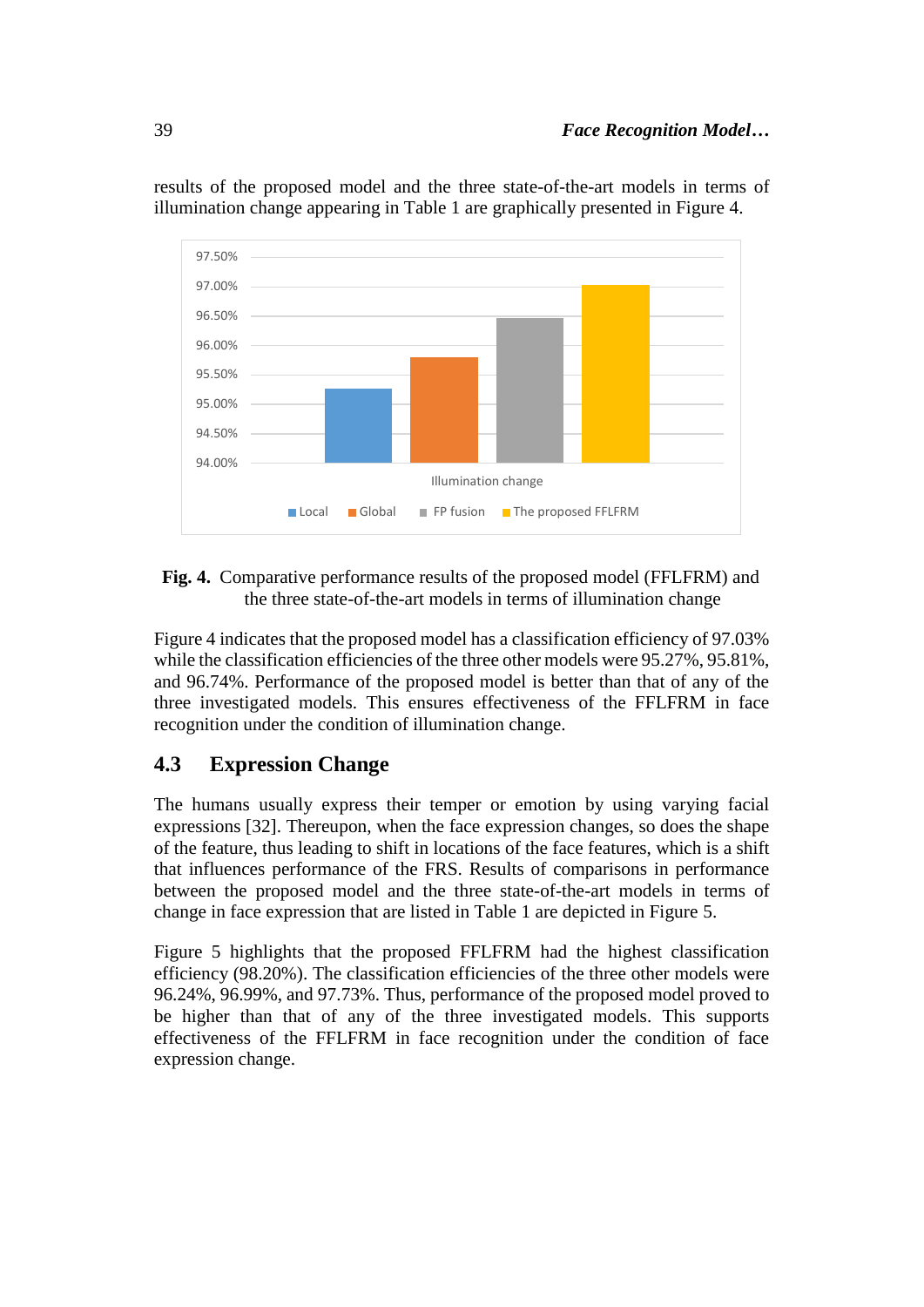

**Fig. 5.** Comparative performance results of the proposed model (FFLFRM) and the three state-of-the-art models in terms of change in face expression.

# **4.4 Low-Resolution Images**

Image resolution is a function of a number of factors, including camera sort and environmental conditions [32]. Images of low resolution can lower the overall recognition accuracy. Outcomes of comparisons in performance between the proposed model and the three state-of-the-art models in terms of image resolution (Table 1) are displayed in Figure 6.



**Fig. 6.** Comparative performance results of the proposed model (FFLFRM) and the three state-of-the-art models in terms of image resolution.

Figure 6 underlines that the proposed FFLFRM had the second best classification efficiency (96.50%) next to the FP, which has a classification efficiency of 96.99%. The classification efficiencies of the models based on PCA and LBP were 95.06%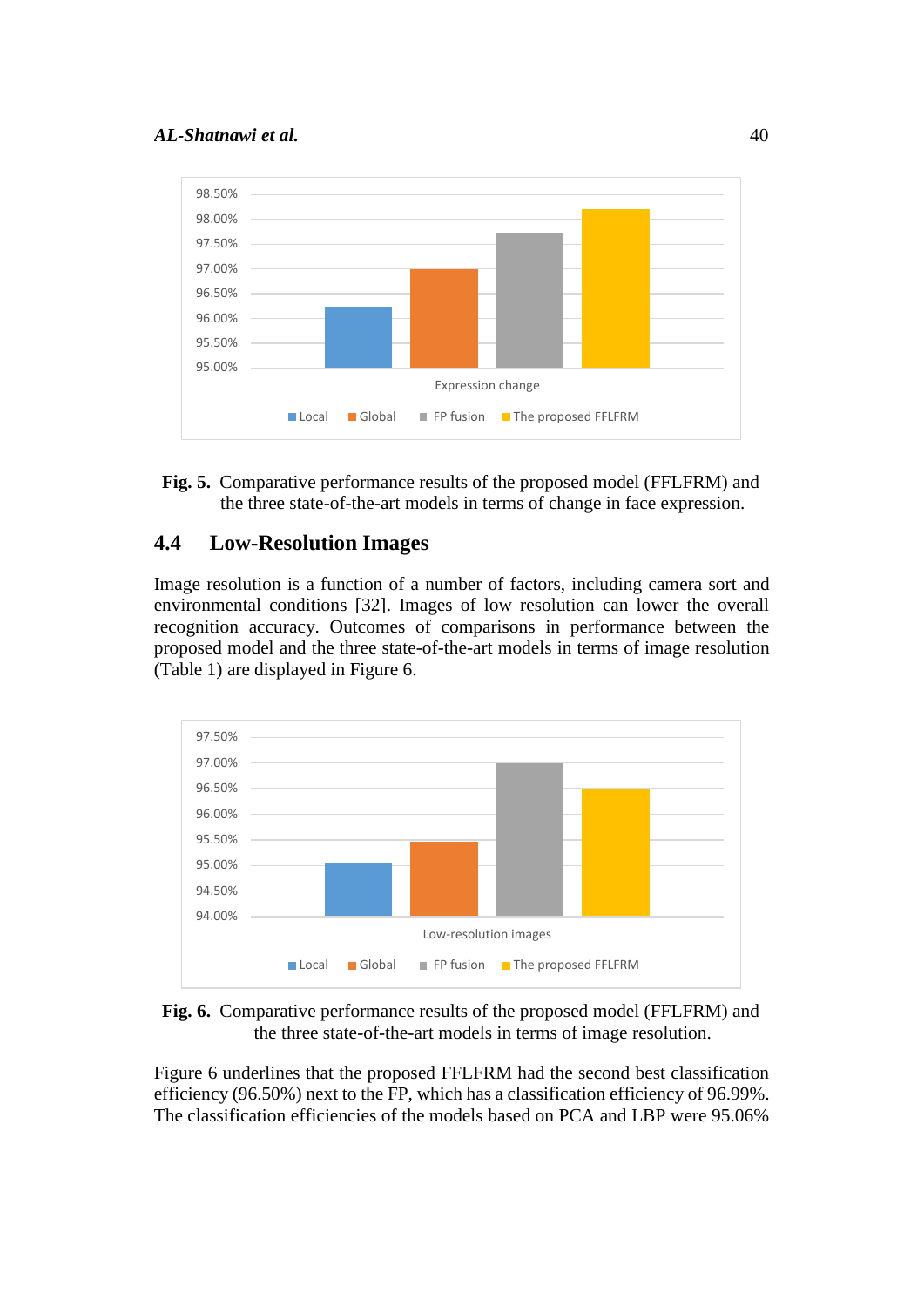and 95.46%, respectively. So, performance of the proposed model is higher than that of the model based on PCA and the one based on LBP and is almost similar to that of the model based on the FP. This emphasizes effectiveness of the FFLFRM in face recognition under the condition of low image resolution.

### **4.5 Occlusion Challenge**

Occlusion is a serious challenge to face recognition. It takes place when the face is fully or partially hidden or covered, which makes feature extraction a difficult task. Hence, occlusion affects the overall face recognition process [32]. The results of comparisons in performance between the FFLFRM and the three state-of-the-art models in terms of occlusion that are given in Table 1 are presented in Figure 7.



**Fig. 7.** Comparative performance results of the proposed model (FFLFRM) and the three state-of-the-art models in terms of occlusion

Figure 7 brings to surface that the proposed FFLFRM had the highest classification efficiency (96.20%). The classification efficiencies of the three considered models were 95.75%, 95.55%, and 96.18%. Therefore, performance of the proposed model is better than that of any of the three investigated models. This finding confirms effectiveness of the FFLFRM in face recognition under the condition of occlusion.

# **5. Conclusions and Future Directions**

This paper proposes a FFLFRM based on the LP fusion technique. The proposed model consists of four main processes: face detection, feature extraction, feature fusion using the LP method, and face classification using the MLP ANN. In the first step, the face with its distinctive characteristics (i.e., mouth, nose, and eyes) were detected using the Haar-cascade face detection technique. In the second step, both the global and local features were extracted using PCA and the LBP method, respectively, in order for these features to be fused using the LP fusion technique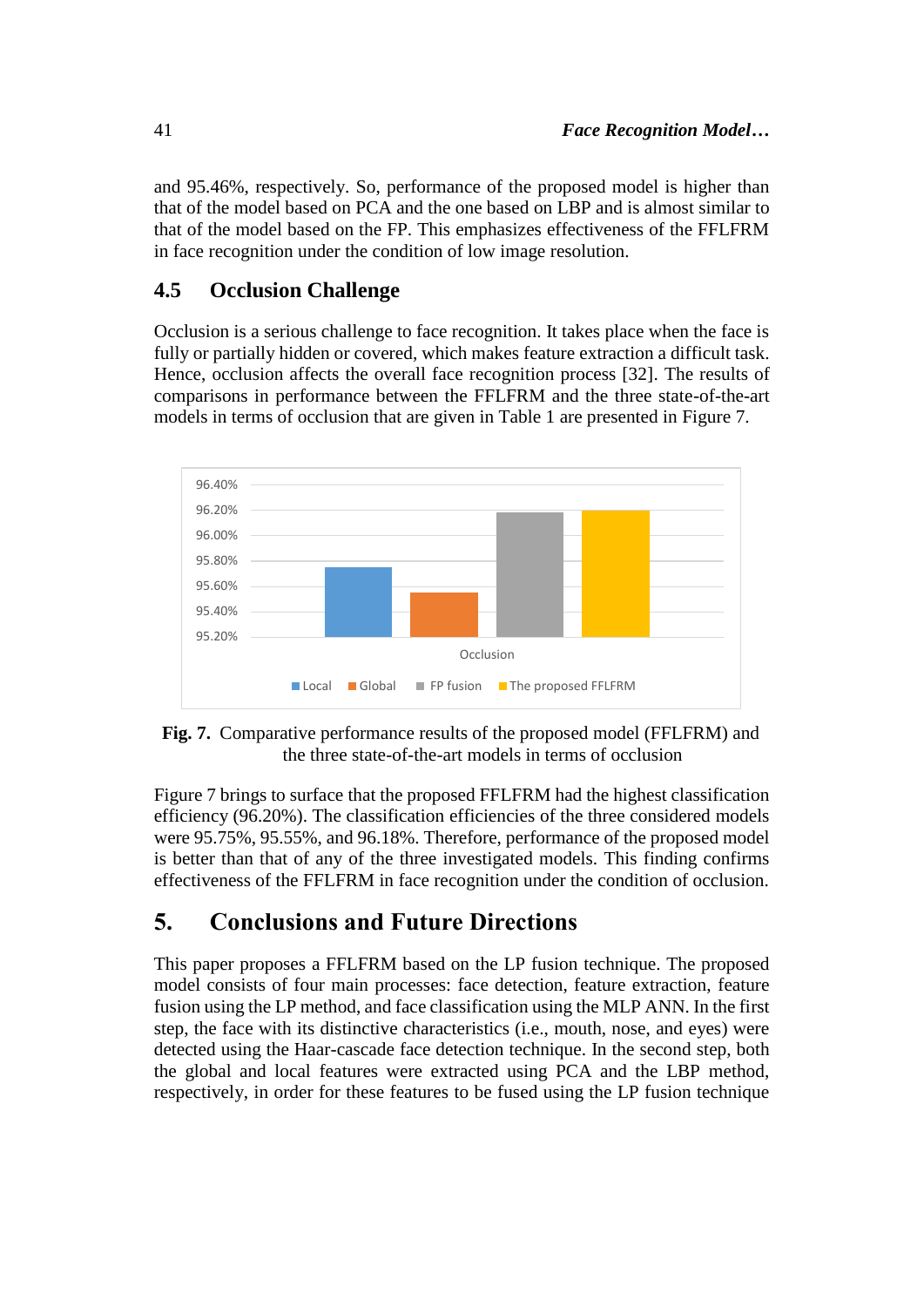in the third step. Lastly, the fused feature vectors were fed into the MLP ANN for face classification.

The proposed model was tested and its recognition performance was compared with the levels of performance of three state-of-the-art models that are based on local features using the LBP technique, global features using PCA, and fusion-level face recognition model based on the FP. Model testing and performance evaluation were conducted on 10,000 images obtained from the ORL database of face images. The performance results of the proposed model were compared with three state-of-theart models using the MLP ANN on the ORL database under the conditions of pose change, illumination change, expression change, low image resolution, and occlusion. Under these circumstances, the classification efficiencies of the proposed model were 96.14%, 97.03%, 98.2%, 96.5%, and 96.2, respectively. Accordingly, the proposed FFLFRM had the best performance with illumination change, expression change, and occlusion. The results of this study confirm effectiveness of the proposed model in working properly with the five above-mentioned face recognition challenges. Indeed, its face recognition results are much promising.

In view of the study results, the researcher concludes that face recognition at the feature fusion level produces better results than recognition based on local or global features only. Thereupon, the proposed model has higher face recognition accuracy than the models based on LBP and PCA. Moreover, for future directions the researcher plans to test performance of the proposed model (FFLFRM) using different classifiers such as HMM and SVM, as well as its performance with decision-level fusion. It will be interesting for future works to fuse different local and global feature extraction methods using the LP fusion technique.

# **References**

- [1] Huang, J., Yuen, P. C., Lai, J. H., & Li, C. H. (2004). Face recognition using local and global features. *EURASIP Journal on Advances in Signal Processing*, Vol. (4), 1-12.
- [2] De Carrera, P. & Marques, I. (2010). Face recognition algorithms. Master's thesis in Computer Science, *Universidad Euskal Herriko*.
- [3] Annu, & Sharma, A. (2016). A Review Study on Face Recognition Procedure and System. *International Journal of Technical Research (IJTR),* Vol. (5), 2.
- [4] Ramya Priya, K. (2014). Illumination Based Robust Face Recognition System. *International Journal of Modern Trends in Engineering and Science.* Vol. (3), 2.
- [5] Al-Allaf, O. (2014). Review of Face Detection Systems Based Artificial Neural Networks Algorithms. *The International Journal of Multimedia & Its Applications (IJMA)* Vol. (6), 1, 1404- 1292.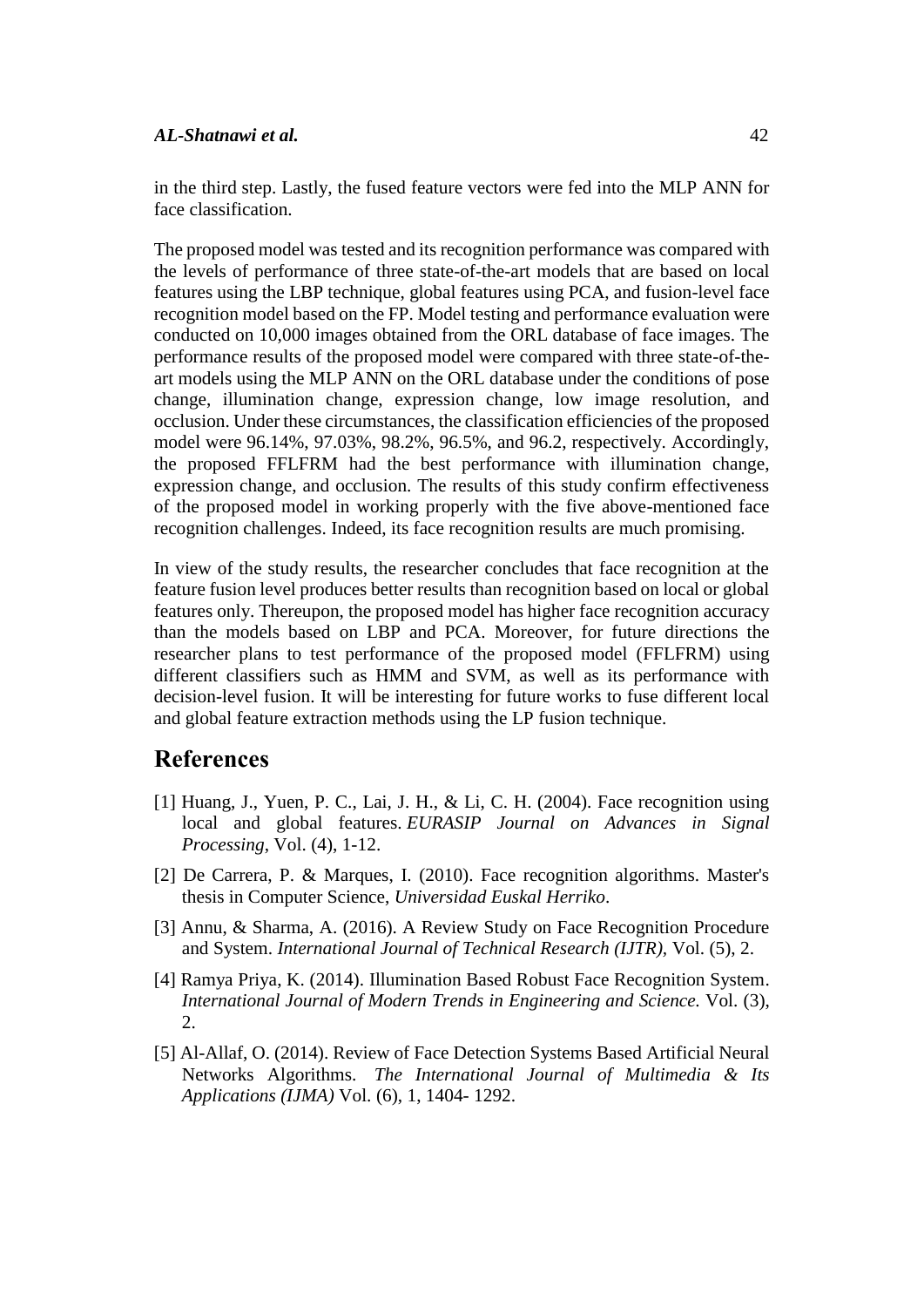- [6] Ding, H. (2016). Combining 2D Facial Texture and 3D Face Morphology for Estimating People's Soft Biometrics and Recognizing Facial Expressions. PhD thesis. *Université de Lyon*.
- [7] Nguyen, H. (2014). Contributions to facial feature extraction for face recognition, PhD thesis. *Université de Grenoble*.
- [8] Kaur, M. (2012). K-nearest neighbor classification approach for face and fingerprint at feature level fusion. *Int. J. Comput. Appl*, 60(14), 13-17.
- [9] Le, T. H. (2011). Applying artificial neural networks for face recognition. *Advances in Artificial Neural Systems*, *2011*.
- [10] Štruc, V., Gros, J. Z., Dobrišek, S., & Pavešic, N. (2013). Exploiting representation plurality for robust and efficient face recognition. In *Proceedings of the 22nd Intenational Electrotechnical and Computer Science Conference (ERK'13)* (pp. 121-124).
- [11] Tan, X., & Triggs, B. (2007, October). Fusing Gabor and LBP feature sets for kernel-based face recognition. In *International workshop on analysis and modeling of faces and gestures* (pp. 235-249). Springer, Berlin, Heidelberg.
- [12] Zhao, W., Chellappa, R., Phillips, P. J., & Rosenfeld, A. (2003). Face recognition: A literature survey. *ACM computing surveys (CSUR)*, *35*(4), 399- 458.
- [13] Jagalingam, P., & Hegde, A. V. (2014). Pixel level image fusion—a review on various techniques. In *3rd World Conf. on Applied Sciences, Engineering and Technology*.
- [14] Wang, H., Hu, J., & Deng, W. (2017). Face feature extraction: a complete review. *IEEE Access*, *6*, 6001-6039.
- [15] Kittler, J., Hatef, M., Duin, R. P., & Matas, J. (1998). On combining classifiers. *IEEE transactions on pattern analysis and machine intelligence*, *20*(3), 226-239.
- [16] Singh, M., Singh, R., & Ross, A. (2019). A comprehensive overview of biometric fusion. *Information Fusion*, *52*, 187-205.
- [17] Haghighat, M. B. A., Aghagolzadeh, A., & Seyedarabi, H. (2011). Multi-focus image fusion for visual sensor networks in DCT domain. *Computers & Electrical Engineering*, *37*(5), 789-797.
- [18] Liu, Z., & Liu, C. (2009, June). Robust face recognition using color information. In *International Conference on Biometrics* (pp. 122-131). Springer, Berlin, Heidelberg.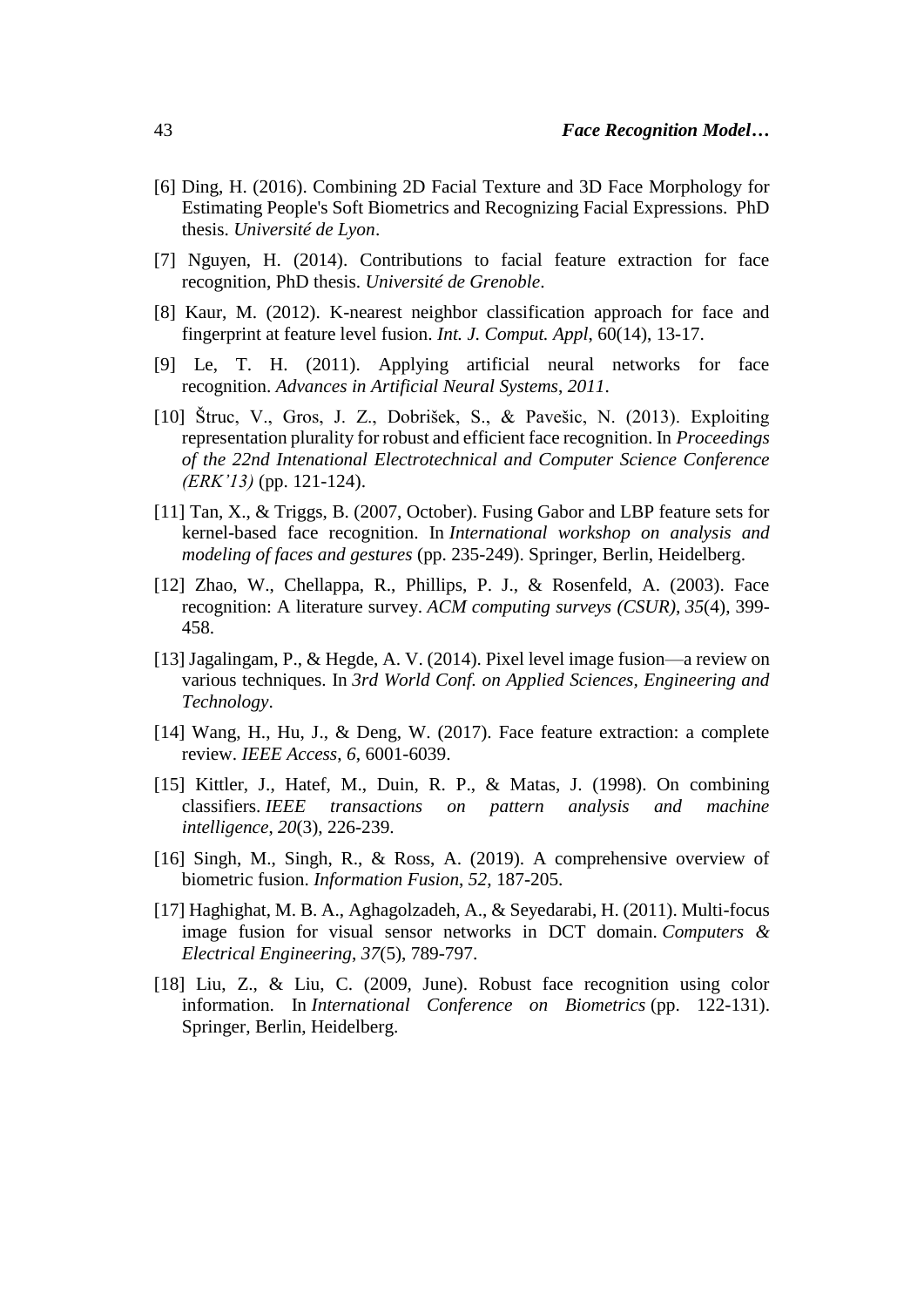- [19] Pinto, N., DiCarlo, J. J.,  $\&$  Cox, D. D. (2009, June). How far can you get with a modern face recognition test set using only simple features?. In *2009 IEEE conference on computer vision and pattern recognition* (pp. 2591-2598). IEEE.
- [20] Chan, C. H., Kittler, J., & Tahir, M. A. (2010, August). Kernel fusion of multiple histogram descriptors for robust face recognition. In *Joint IAPR International Workshops on Statistical Techniques in Pattern Recognition (SPR) and Structural and Syntactic Pattern Recognition (SSPR)* (pp. 718-727). Springer, Berlin, Heidelberg.
- [21] Chan, C. H., Tahir, M. A., Kittler, J., & Pietikainen, M. (2012). Multiscale local phase quantization for robust component-based face recognition using kernel fusion of multiple descriptors. *IEEE Transactions on Pattern Analysis and Machine Intelligence*, *35*(5), 1164-1177.
- [22] Arashloo, S. R., & Kittler, J. (2014). Class-specific kernel fusion of multiple descriptors for face verification using multiscale binarised statistical image features. *IEEE Transactions on Information Forensics and Security*, *9*(12), 2100-2109.
- [23] Hu, J., Lu, J., & Tan, Y. P. (2014). Discriminative deep metric learning for face verification in the wild. In *Proceedings of the IEEE conference on computer vision and pattern recognition* (pp. 1875-1882).
- [24] Ding, C., Xu, C., & Tao, D. (2015). Multi-task pose-invariant face recognition. *IEEE Transactions on Image Processing*, *24*(3), 980-993.
- [25] Nikan, S., & Ahmadi, M. (2014). Local gradient-based illumination invariant face recognition using local phase quantisation and multi-resolution local binary pattern fusion. *IET image processing*, *9*(1), 12-21.
- [26] Zhang, X., Mahoor, M. H., & Mavadati, S. M. (2015). Facial expression recognition using lp-norm MKL multiclass-SVM. *Machine Vision and Applications*, *26*(4), 467-483.
- [27] Taigman, Y., Wolf, L., & Hassner, T. (2009, September). Multiple One-Shots for Utilizing Class Label Information. In *BMVC* (Vol. 2, pp. 1-12).
- [28] Wolf, L., Hassner, T., & Taigman, Y. (2009, September). Similarity scores based on background samples. In *Asian Conference on Computer Vision* (pp. 88-97). Springer, Berlin, Heidelberg.
- [29] Liu, L., Zhao, L., Long, Y., Kuang, G., & Fieguth, P. (2012). Extended local binary patterns for texture classification. *Image and Vision Computing*, *30*(2), 86-99.
- [30] Sanderson, C., Harandi, M. T., Wong, Y., & Lovell, B. C. (2012, September). Combined learning of salient local descriptors and distance metrics for image set face verification. In *2012 IEEE Ninth International Conference on Advanced Video and Signal-Based Surveillance* (pp. 294-299). IEEE.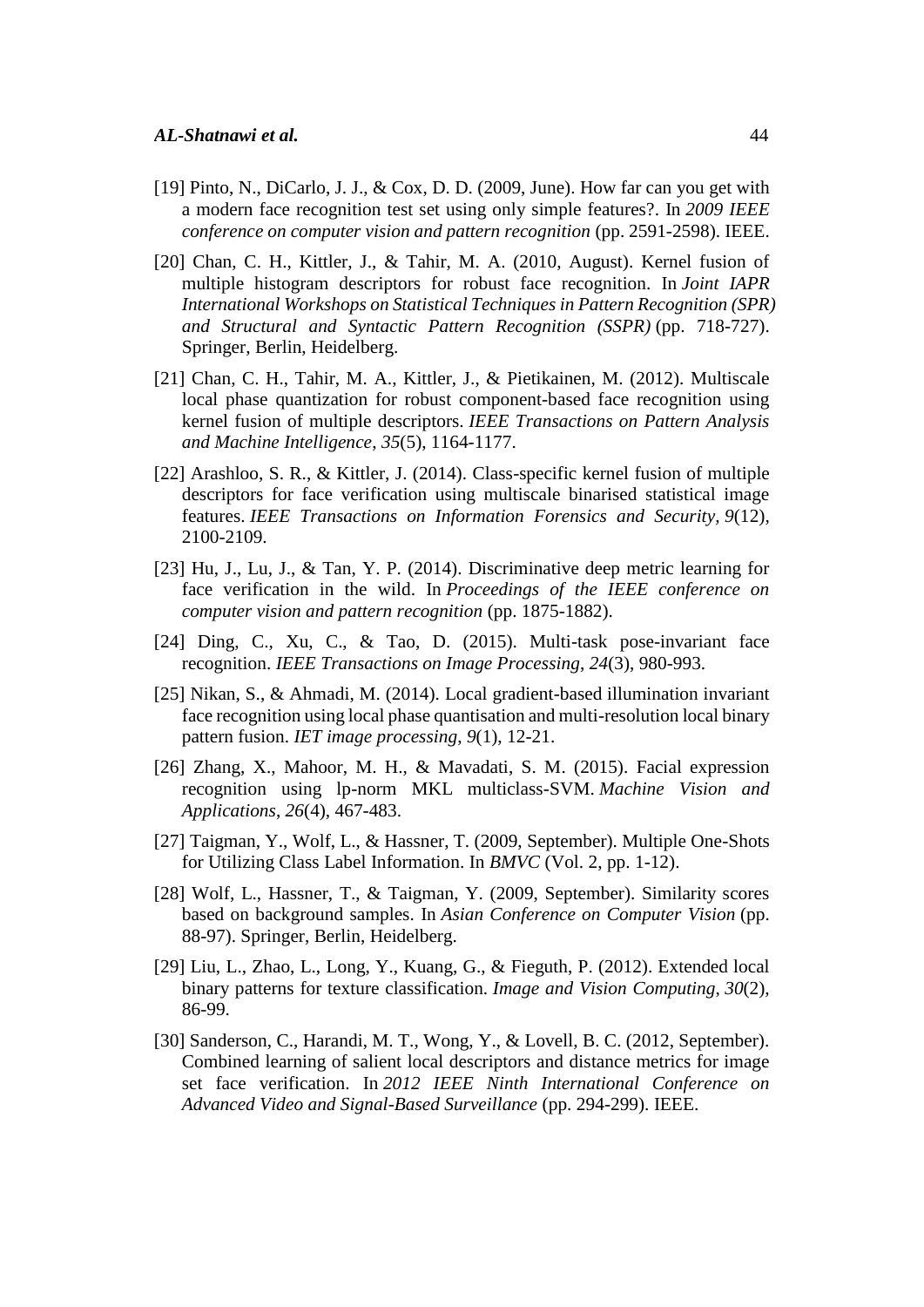- [31] Ma, B., Su, Y., & Jurie, F. (2012, October). Local descriptors encoded by fisher vectors for person re-identification. In *European conference on computer vision* (pp. 413-422). Springer, Berlin, Heidelberg.
- [32] Yuan, B., Cao, H., & Chu, J. (2012, March). Combining local binary pattern and local phase quantization for face recognition. In *2012 International Symposium on Biometrics and Security Technologies* (pp. 51-53). IEEE.
- [33] Tran, C. K., Lee, T. F., Chang, L., & Chao, P. J. (2014, June). Face description with local binary patterns and local ternary patterns: improving face recognition performance using similarity feature-based selection and classification algorithm. In *2014 International Symposium on Computer, Consumer and Control* (pp. 520-524). IEEE.
- [34] Gu, J., & Liu, C. (2013). Feature local binary patterns with application to eye detection. *Neurocomputing*, *113*, 138-152.
- [35] Li, H., Hua, G., Lin, Z., Brandt, J., & Yang, J. (2013). Probabilistic elastic matching for pose variant face verification. In *Proceedings of the IEEE conference on computer vision and pattern recognition* (pp. 3499-3506).
- [36] Vu, N. S. (2012). Exploring patterns of gradient orientations and magnitudes for face recognition. *IEEE Transactions on Information Forensics and Security*, *8*(2), 295-304.
- [37] Mirza, A. M., Hussain, M., Almuzaini, H., Muhammad, G., Aboalsamh, H., & Bebis, G. (2013, July). Gender recognition using fusion of local and global facial features. In *International Symposium on Visual Computing* (pp. 493-502). Springer, Berlin, Heidelberg.
- [38] M. Nusir, (2018), Face Recognition using Local Binary Pattern and Principle Component Analysis, Master's thesis in Computer Science, *Al al-Bayt University, Jordan,*
- [39] Viola, P., & Jones, M. (2001, December). Rapid object detection using a boosted cascade of simple features. In *Proceedings of the 2001 IEEE computer society conference on computer vision and pattern recognition. CVPR 2001* (Vol. 1, pp. I-I). IEEE.
- [40] Viola, P., & Jones, M. J. (2004). Robust real-time face detection. *International journal of computer vision*, *57*(2), 137-154.
- [41] Wang, Y. Q. (2014). An analysis of the Viola-Jones face detection algorithm. *Image Processing On Line*, *4*, 128-148.
- [42] Jafri, R., & Arabnia, H. R. (2009). A survey of face recognition techniques. *journal of information processing systems*, *5*(2), 41-68.
- [43] Al-Saqqar, F., AL-Shatnawi, A., Al-Diabat, M., & Aloun, M. (2019). Handwritten Arabic text recognition using principal component analysis and